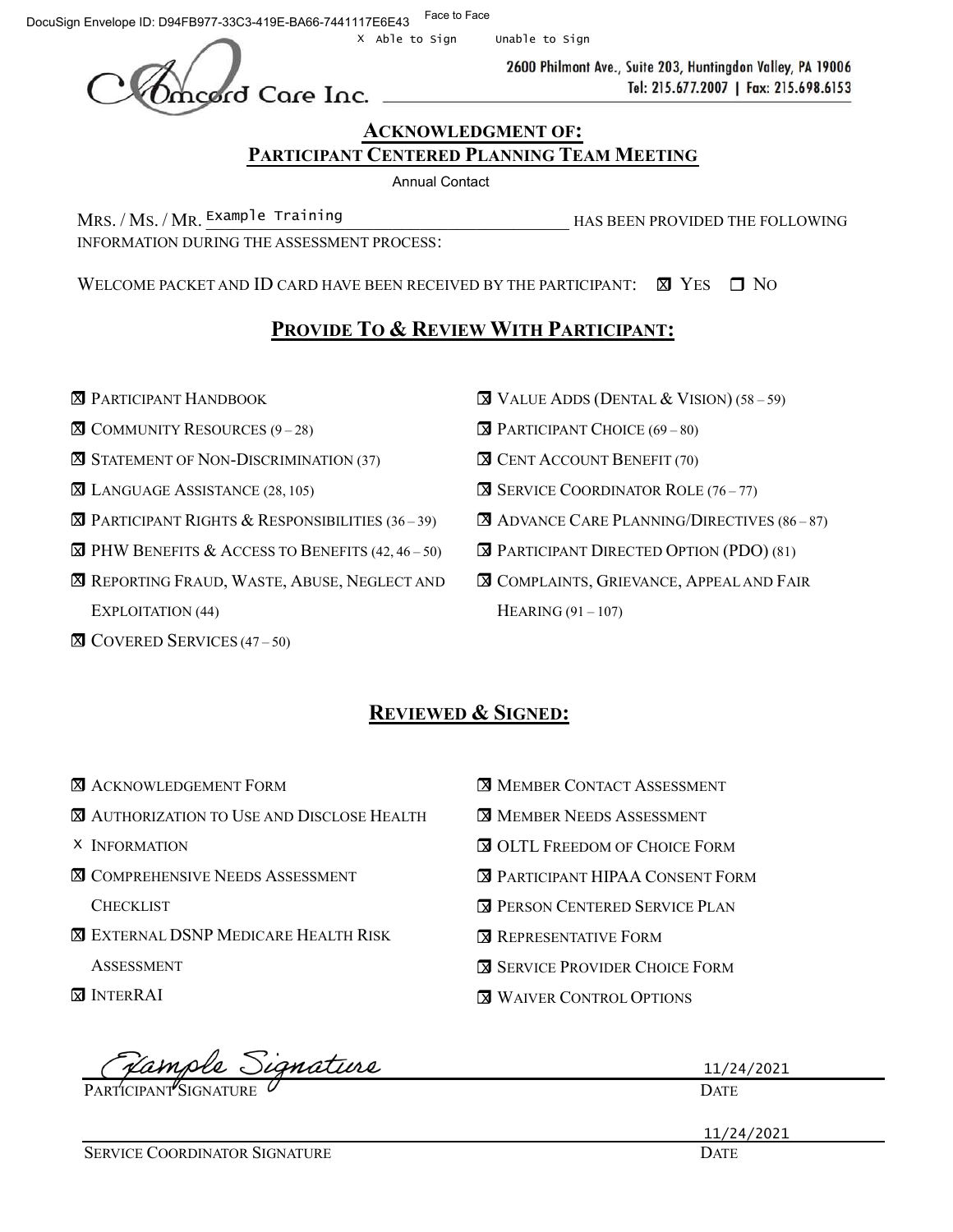*erd* Care Inc.

# **PARTICIPANT HIPAA CONSENT FORM**

I, Example Training **Example Training Example Training Example Training Example Training Example 2 EXAMCORD CARE INC.** it's professional, non-professional and office staff to provide services as deemed necessary and in accordance with the policies and procedures of the agency. I further consent to the agency's policies and procedures disclosing and obtaining my protected health information in order to coordinate my long-term care. I understand that as part of the provision of my services by **AMCORD CARE INC.,** information will be collected, compiled and maintained in the agency's records. Example Training

I acknowledge that I have been informed of my rights to full disclosure of information and understand that I have the right to review such prior to signing this consent form.

I understand that authorizing the disclosure of this health information is voluntary, and that I can refuse to sign this consent form.

I understand that I have the right to revoke this consent in writing at any time, except to the extent that **AMCORD CARE INC.** has already taken action in reliance on the consent.

The undersigned certifies that I have read the above, have the authority to execute this document and accept its terms.

*<u> Vample Signature</u>*<br>RIICIPANT SIGNATURE

11/24/2021

**RESPONSIBLE PARTY/REPRESENTATIVE SIGNATURE**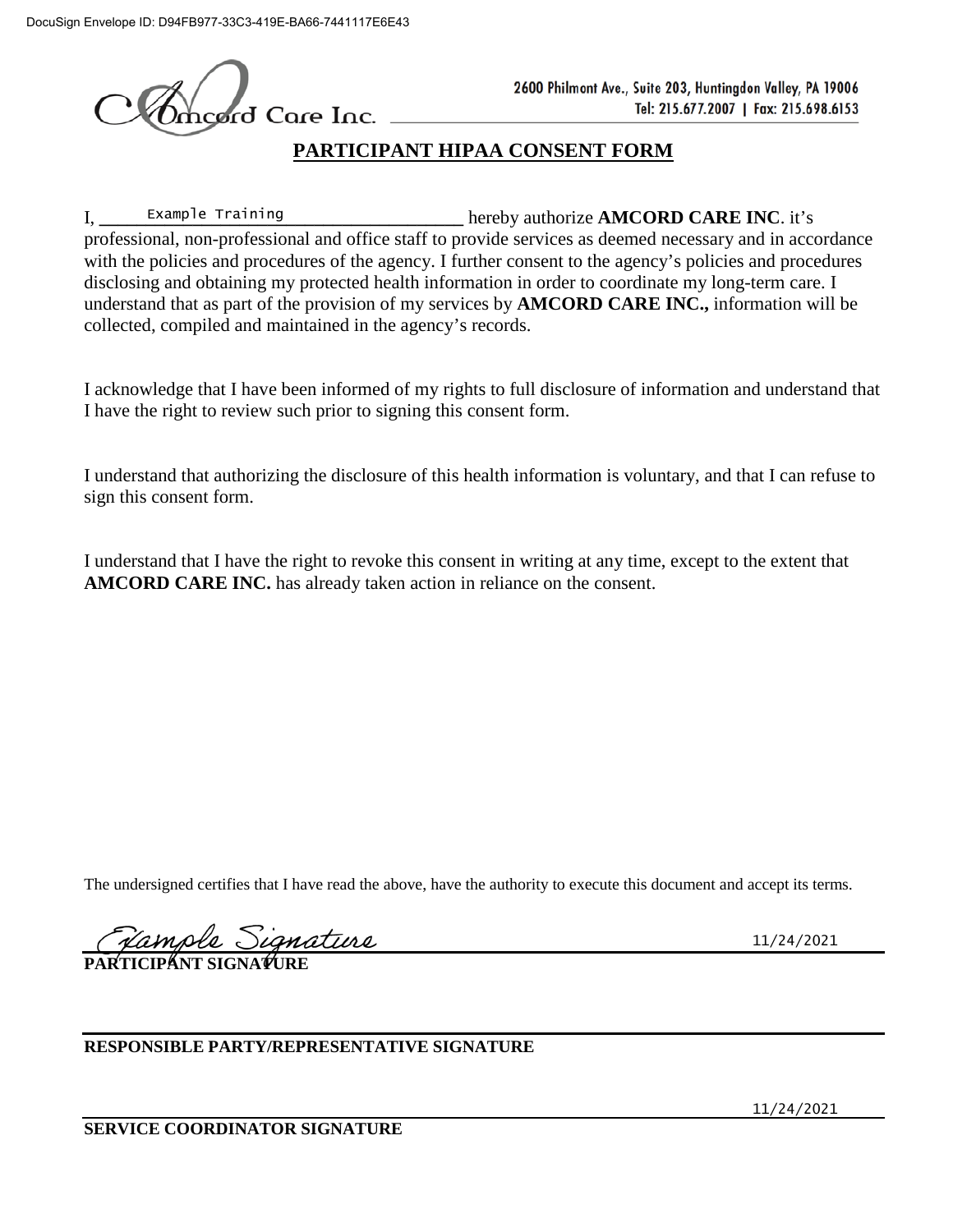ord Care Inc.

2600 Philmont Ave., Suite 203, Huntingdon Valley, PA 19006 Tel: 215.677.2007 | Fax: 215.698.6153

# REPRESENTATIVE FORM

## PARTICIPANT NAME: Example Training **Example 1999**

Legal representatives, representative payee, power of attorneys, spouses, and children under 18 years of age are not eligible to work as aides for the consumer.

- REPRESENTATIVE An individual that represents the client and makes all of the legal, medical, and other decisions.  $\bullet$
- REPRESENTATIVE PAYEE Payee is appointed to manage social security funds for another person who is not able to  $\bullet$ manage their own finances. This individual acts as a financial decision maker.
- POWER OF ATTORNEY A legally appointed person that handles the affairs of an individual who is unable to do so.  $\bullet$
- RESPONSIBLE PARTY In the occurrence of individual being unable to provide a signature, he/she has given consent  $\bullet$ to a responsible party to be his/her witness during the release of information and verbal consent and furthermore, authorized the individual to sign on behalf of the participant.

| WILL YOU BE MAKING DECISIONS FOR YOURSELF? X Yes |                                    |              | $\Box$ No      |
|--------------------------------------------------|------------------------------------|--------------|----------------|
| Do you have a REPRESENTATIVE?                    |                                    | $\Sigma$ Yes | $\Box$ No      |
| If yes, name of individual:                      | John Doe                           |              |                |
| Relationship to participant:<br>Son              |                                    |              |                |
| Do you have a POWER OF ATTORNEY?                 |                                    | $\Box$ Yes   | $\boxtimes$ No |
| If yes, name of individual:                      |                                    |              |                |
| Relationship to participant:                     |                                    |              |                |
| Do you have a REPRESENTATIVE PAYEE?              |                                    | $\Box$ Yes   | $\boxtimes$ No |
| If yes, name of individual:                      |                                    |              |                |
| Relationship to participant:                     |                                    |              |                |
| Do you have a RESPONSIBLE PARTY?                 |                                    | $\Sigma$ Yes | $\Box$ No      |
| If yes, name of individual:                      | Jane Doe                           |              |                |
| Relationship to participant:                     | Daughter-in-law/Direct Care Worker |              |                |
|                                                  |                                    |              |                |

| <b>SERVICE COORDINATOR SIGNATURE</b> | <b>DATE</b> |
|--------------------------------------|-------------|
|                                      | 11/24/2021  |
| PARTICIPANT SIGNATURE                | <b>DATE</b> |
| Vample Signature                     | 11/24/2021  |